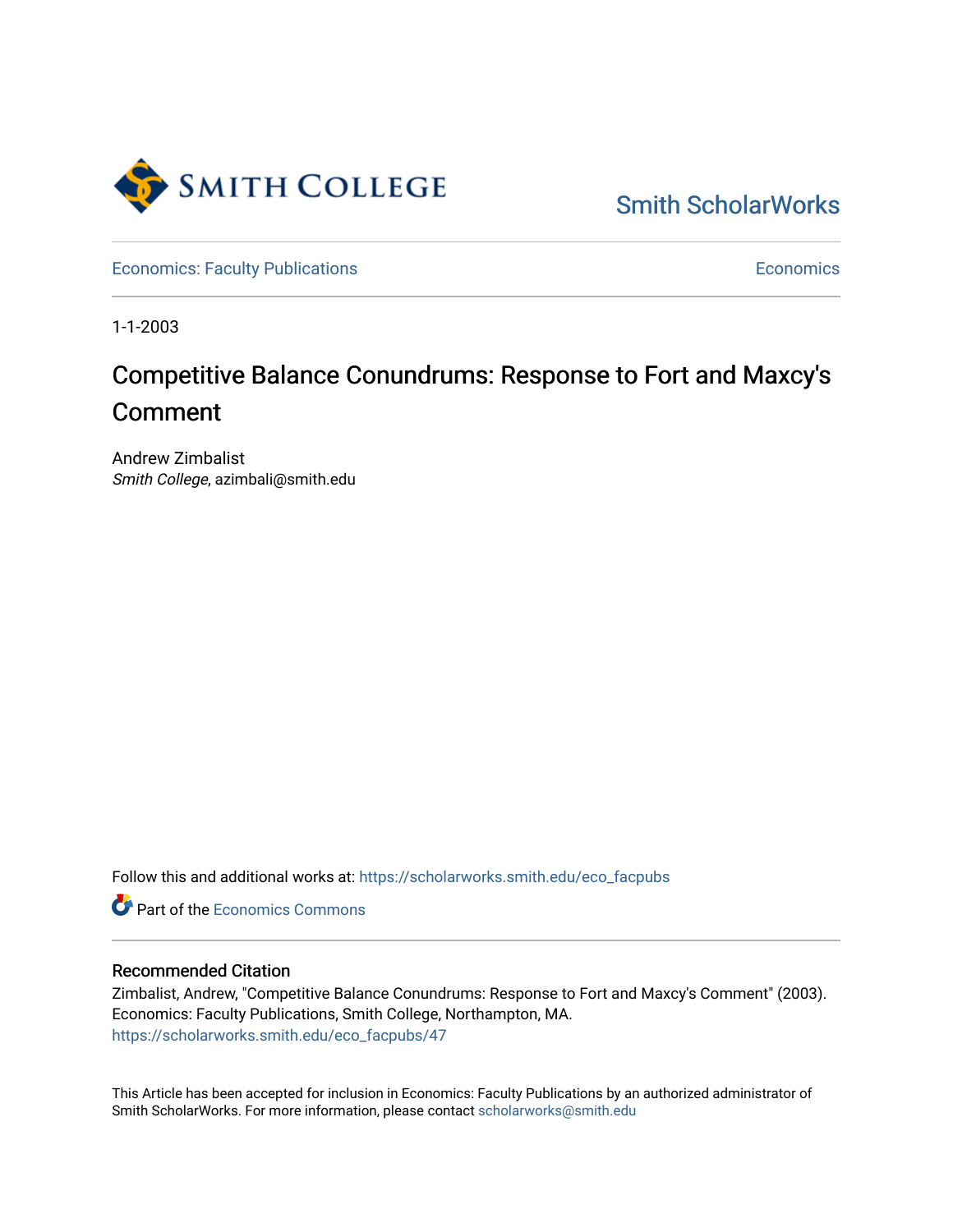## **Reply**

# COMPETITIVE BALANCE **CONUNDRUMS**

## Response to Fort and Maxcy's Comment

Fort and Maxcy misrepresent my argumen<sup>t</sup> at various points and misapprehend the nature of the competitive balance issue. The analysis of competitive balance needs to be informed by theory. Purely empirical exercises are unlikely to enhance our understanding of the importance of competitive balance to team sports leagues.

#### **Keywords:** competitive balance

In successive sentences at the outset of their comment, Fort and Maxcy (hereafter F&M) assert that I take "an unfortunate position concerning the measurement of competitive balance" and that I adopt "an unnecessary position concerning the measurement of competitive balance." I agree with the latter. Of course, it is not necessary for me to believe what I believe. I disagree with the former. I believe my position is fortunate.

But before attempting to persuade the reader that my position is fortunate, let me clarify what my position is. F&M write that I insist "there is a single best measure of competitive balance." This is misleading. My view is that if one were choosing among several measures, the best from the group would be the one to which fan behavior showed greatest sensitivity.<sup>1</sup> More on this in a moment.

F&M also quote at length from page 113 of my introductory article to the effect that fans do not experience a particular measurement of competitive balance and then assert that the quote applies to the standard deviation of win percentages. Yet it is clear in my piece that I am referring not to the standard deviation of win percentages but to the ratio of actual standard deviation to idealized standard deviation of win percentages. In my view, fans basically do experience the former but not the latter.

It is also clear from my piece that I believe that competitive balance is a complex phenomenon, that it has many dimensions, and that it is conditioned by the history and culture of a sport. I argue, for instance, fans care not only about the uncertainty

JOURNAL OF SPORTS ECONOMICS, Vol. 4 No. 2, May 2003 161–163 DOI: 10.1177/1527002503251642 © 2003 Sage Publications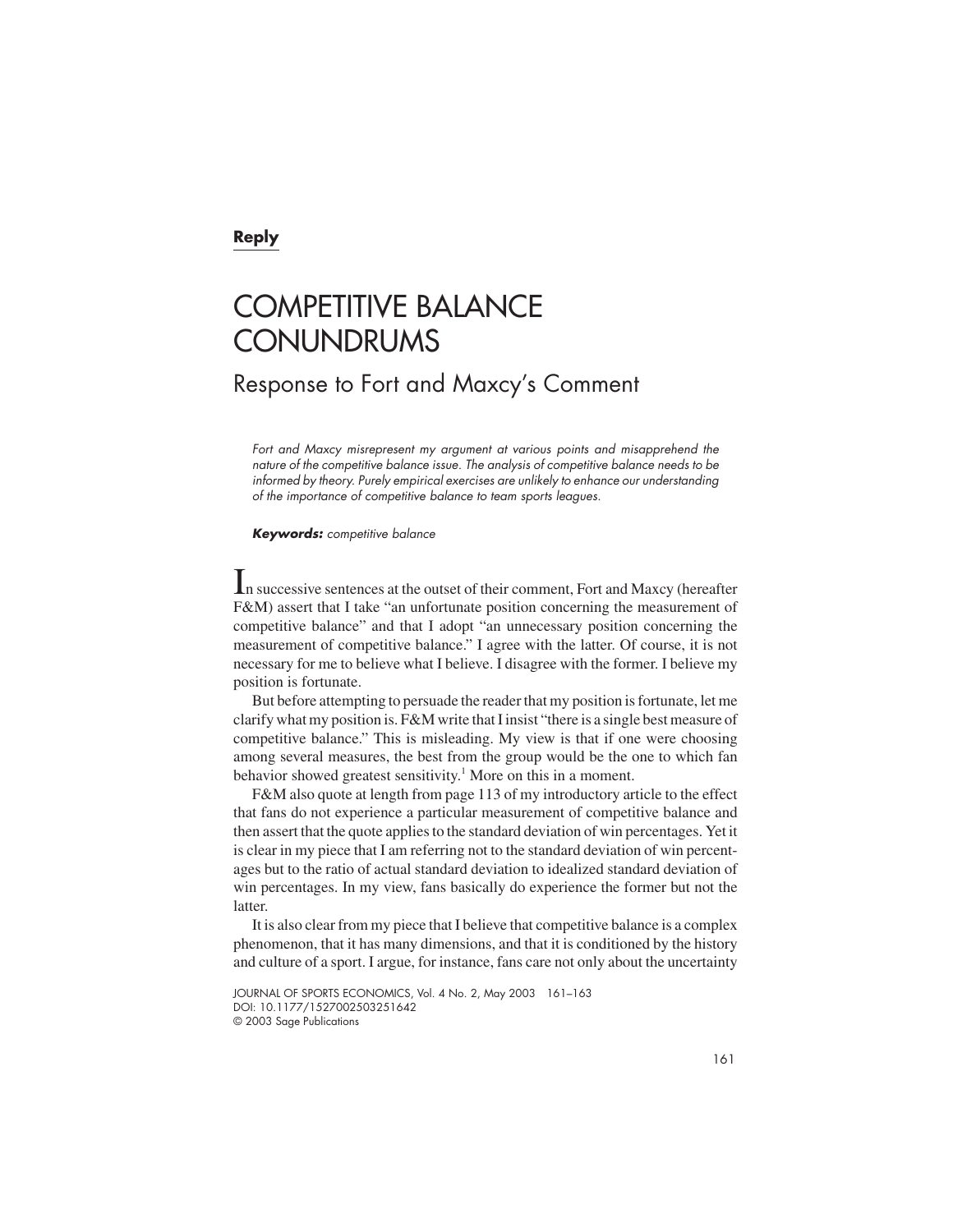of outcome but also about the perceived fairness of the game. For this reason, I suggest that a team's ability to buy a championship and remain on top year after year or that a team's inability to be competitive year after year—will affect a fan's response. Part of this problem may be captured by the correlation between win percentages and team payroll. In contrast, under certain circumstances fans may enjoy a dominant team because it adds an edge to a contest or a season. Thus, any single measurement of competitive balance is likely to be inadequate.

F&M divide the competitive balance literature into two parts: descriptive/empirical and analytical. I think that for purposes of characterizing the existing literature this dichotomy may be largely legitimate, but I also believe that it is unfortunate. If the empirical measurement of competitive balance is not informed by theory, then it runs the risk of data mining or mindless empiricism.

There are a plethora of ways to measure statistical dispersion. Some are commonly used in the empirical competitive balance literature: standard deviation across teams during a year, standard deviation over time, ratio of standard to idealized standard deviation, Gini coefficient of win percentages or championships, the adjusted Gini coefficient Herfindahl-Hirschman Index of championships, the ratio of top to bottom win percentages, the range of win percentages, and excess tail frequencies, among others.<sup>2</sup> There are also equally plausible but infrequently used measurements, such as: the ratio of the 90th to the 10th percentile of win percentages, the range of the 90th to the 10th percentile of win percentages; the interquartile range or ratio of win percentages; the range or ratio of any other two percentiles; the coefficient of variation; skewness; and so forth. The competitive balance literature should be more than an endless cataloging of these metrics.

Presumably, the reason sports economists are interested in competitive balance is that our theory and empirical research tell us that fans expect a certain degree of uncertainty in the outcome of games and seasons. Fans also expect fairness in the rules and conditions of competition. As a result, the economic success of a sports league will be affected by competitive balance. At the root of the connection between competitive balance and success is the fan. If fans were indifferent to the uncertainty of outcome and fairness of competition, competitive balance would be no more relevant to our study than the choice of typescript on the balls used in competition.

On this premise, I suggested using a filter among the multitudinous potential measurements of competitive balance: Those metrics to which fans evince greatest sensitivity are the best ones. I see nothing in F&M's comment to make me alter that position.

F&M's comments, however, help reaffirm my view. For instance, they write: " It is clear competitive balance declined in the period after the strike in the American League (AL) (38%) but not in the National League (NL). This result was fueled by especially dramatic changes in 1998-1999. A clear suggestion is that the revenue sharing scheme put in place in 1996 bears further analysis!" The evidence for changes or lack of changes in competitive balance cited by F&M is the yearly stan